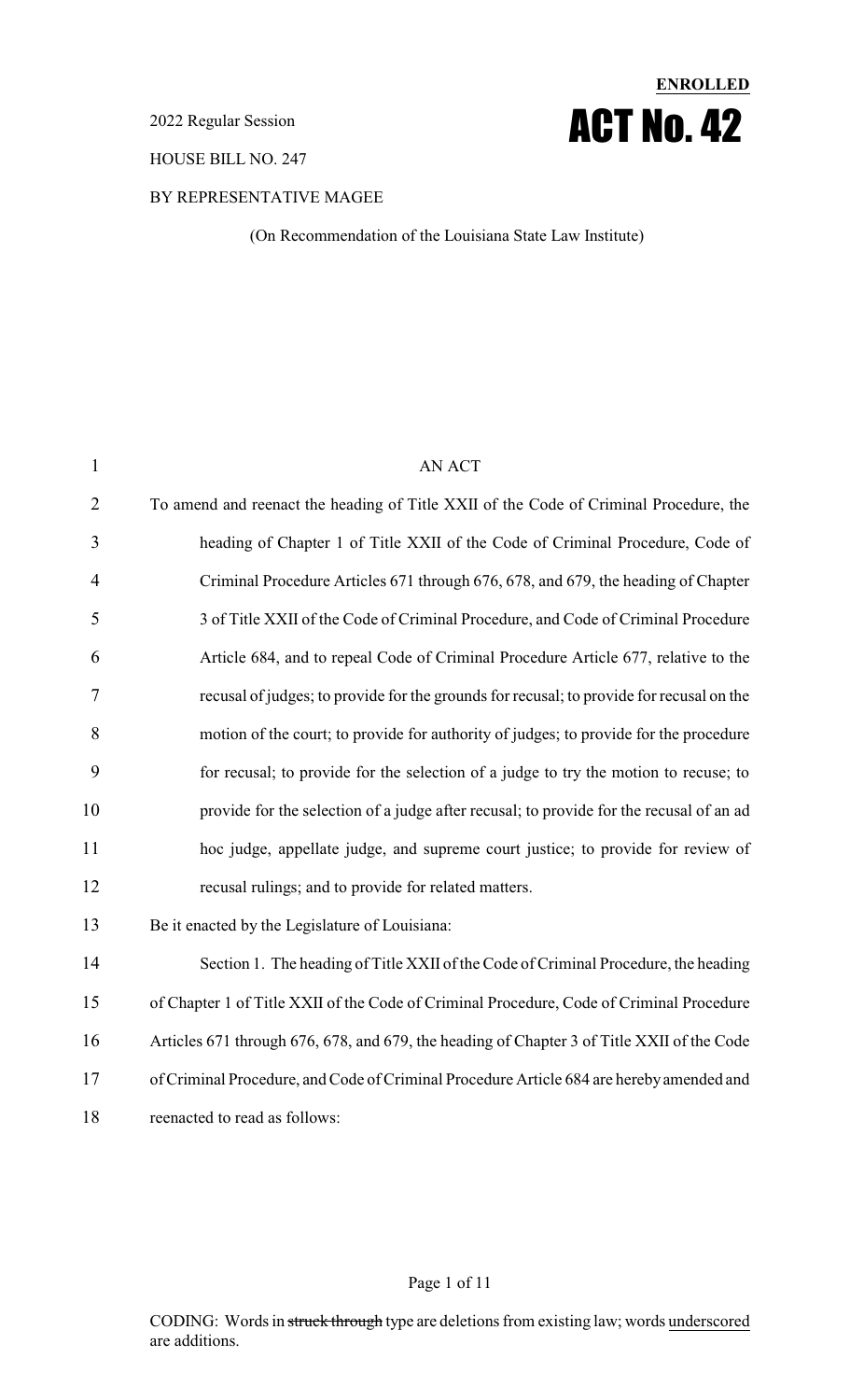| $\mathbf{1}$   | <b>TITLE XXII</b>                                                                            |
|----------------|----------------------------------------------------------------------------------------------|
| $\overline{2}$ | RECUSATION RECUSAL OF JUDGES AND DISTRICT ATTORNEYS                                          |
| 3              | CHAPTER 1. RECUSATION RECUSAL OF JUDGES                                                      |
| $\overline{4}$ | Art. 671. Grounds for recusation recusal of judge                                            |
| 5              | A. In a criminal case cause, a judge of any trial or appellate court, trial or               |
| 6              | appellate, shall be recused when he upon any of the following grounds:                       |
| 7              | (1) $\overline{1}$ is The judge is biased, prejudiced, or personally interested in the cause |
| 8              | to such an extent that he the judge would be unable to conduct a fair and impartial          |
| 9              | trial;                                                                                       |
| 10             | (2) Is The judge is the spouse of the accused, of the party injured, of an                   |
| 11             | attorney employed in the cause, or of the district attorney; or is related to the accused    |
| 12             | or the party injured, or to the spouse of the accused or party injured, within the fourth    |
| 13             | degree; or is related to an attorney employed in the cause or to the district attorney,      |
| 14             | or to the spouse of either, within the second degree,.                                       |
| 15             | (3) Has The judge has been employed or consulted as an attorney in the                       |
| 16             | cause, or has been associated with an attorney during the latter's employment in the         |
| 17             | cause;.                                                                                      |
| 18             | (4) Is The judge is a witness in the cause;                                                  |
| 19             | (5) Has The judge performed a judicial act in the case cause in another court;               |
| 20             | or.                                                                                          |
| 21             | (6) Would The judge would be unable, for any other reason, to conduct a fair                 |
| 22             | and impartial trial.                                                                         |
| 23             | B. In a criminal cause, a judge of any trial or appellate court shall also be                |
| 24             | recused when there exists a substantial and objective basis that would reasonably be         |
| 25             | expected to prevent the judge from conducting any aspect of the cause in a fair and          |
| 26             | impartial manner.                                                                            |
| 27             | B.C. In any cause in which the state, or a political subdivision thereof, or a               |
| 28             | religious body is interested, the fact that the judge is a citizen of the state or a         |
| 29             | resident of the political subdivision, or pays taxes thereto, or is a member of the          |
| 30             | religious body is not of itself a ground for recusation recusal. In any cause in which       |

# Page 2 of 11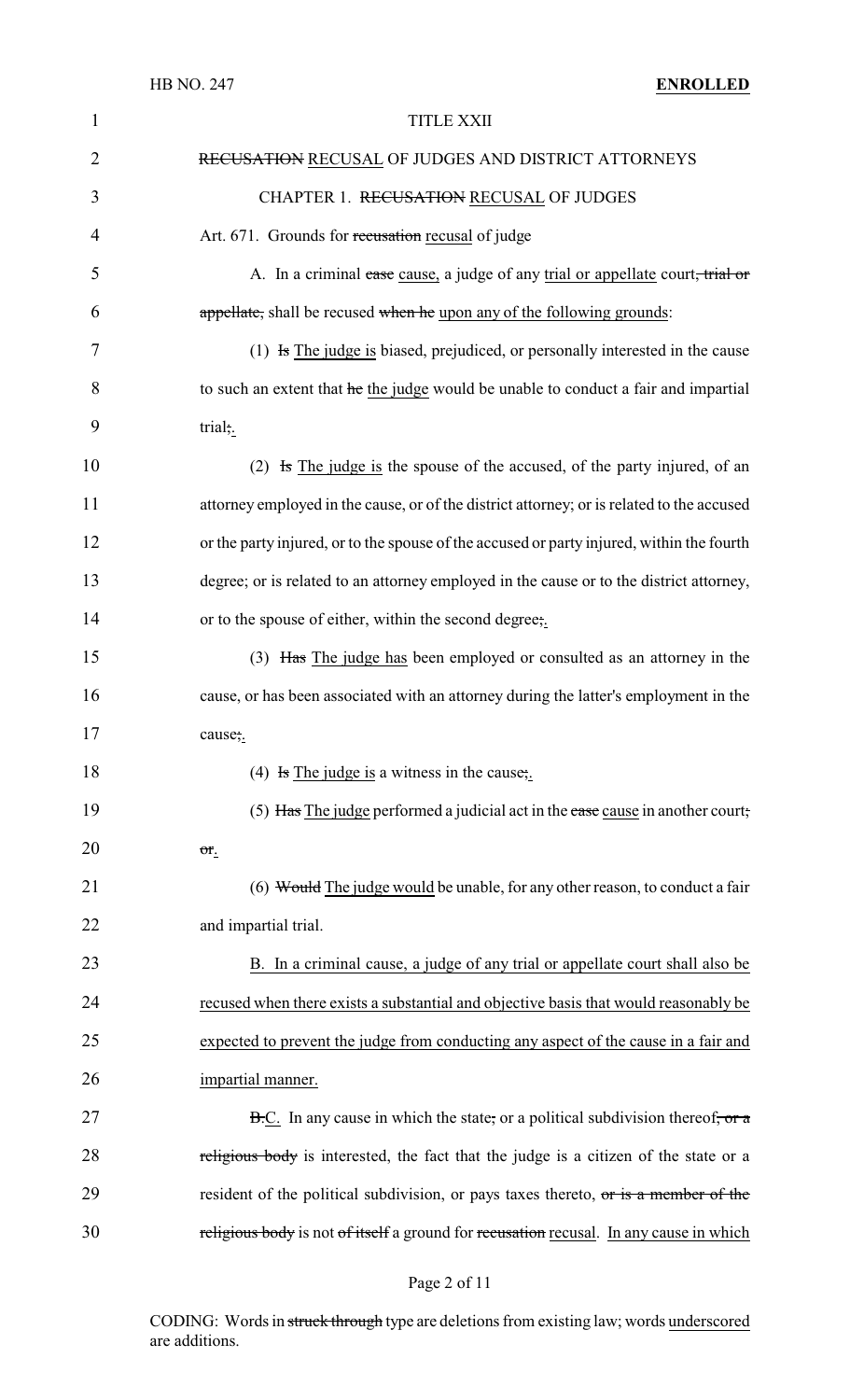| $\mathbf{1}$                                                                 | a religious body or religious corporation is interested, the fact that a judge is a                                                                                                                                                                                                                                                                                                                                                                                                                                                                                                                                                                                                                                                                                                                                                                                                                                                                                                                                                                                                                                           |
|------------------------------------------------------------------------------|-------------------------------------------------------------------------------------------------------------------------------------------------------------------------------------------------------------------------------------------------------------------------------------------------------------------------------------------------------------------------------------------------------------------------------------------------------------------------------------------------------------------------------------------------------------------------------------------------------------------------------------------------------------------------------------------------------------------------------------------------------------------------------------------------------------------------------------------------------------------------------------------------------------------------------------------------------------------------------------------------------------------------------------------------------------------------------------------------------------------------------|
| $\overline{2}$                                                               | member of the religious body or religious corporation is not alone a ground for                                                                                                                                                                                                                                                                                                                                                                                                                                                                                                                                                                                                                                                                                                                                                                                                                                                                                                                                                                                                                                               |
| 3                                                                            | recusal.                                                                                                                                                                                                                                                                                                                                                                                                                                                                                                                                                                                                                                                                                                                                                                                                                                                                                                                                                                                                                                                                                                                      |
| 4                                                                            | Comments - 2022                                                                                                                                                                                                                                                                                                                                                                                                                                                                                                                                                                                                                                                                                                                                                                                                                                                                                                                                                                                                                                                                                                               |
| 5<br>6<br>$\overline{7}$                                                     | (a) This Article generally follows Code of Civil Procedure Article 151, with<br>such adaptations as are necessary to adjust the grounds for recusal to the special<br>differences in criminal proceedings.                                                                                                                                                                                                                                                                                                                                                                                                                                                                                                                                                                                                                                                                                                                                                                                                                                                                                                                    |
| $8\,$<br>9<br>10<br>11<br>12<br>13<br>14<br>15<br>16<br>17<br>18<br>19<br>20 | Subparagraph $(A)(1)$ is the most important ground for recusal. It<br>(b)<br>continues the rule that interest in the cause is a ground for recusal and includes the<br>much-needed provision that bias or prejudice is also a ground for recusal. Bias or<br>prejudice of the trial judge was not a ground for recusal prior to the 1928 Code. In<br>State v. Phillips, 106 So. 375 (La. 1925), it was held that "interested in the cause"<br>means that the judge must have some personal gain at stake before he can be recused.<br>The Louisiana Supreme Court followed this rule after the 1928 Code in State v.<br>LaBorde, 38 So. 2d 371 (La. 1948). Recognition of bias or prejudice as a ground for<br>recusal is in line with the basic purpose of recusal procedure, <i>i.e.</i> , to protect the<br>defendant's right to a fair and impartial trial. The requirement that the bias,<br>prejudice, or interest must be such that the judge would be unable to conduct a fair<br>and impartial trial is a standard requiring that the disqualifying bias, interest, or<br>prejudice must be of a substantial nature. |
| 21<br>22<br>23<br>24                                                         | Subparagraph (A)(2) is similar to Code of Civil Procedure Article<br>(c)<br>$152(A)(4)$ in specifying the degrees of relationship that will serve as a ground for<br>recusal of the judge. In addition, Subparagraph $(A)(2)$ clarifies that the district<br>attorney is one of the attorneys to whom the relationships apply.                                                                                                                                                                                                                                                                                                                                                                                                                                                                                                                                                                                                                                                                                                                                                                                                |
| 25<br>26<br>27                                                               | (d) Subparagraph $(A)(3)$ follows Code of Civil Procedure Article 151 $(A)(2)$ .<br>State v. Perkins, 50 So. 805 (La. 1910), held that the statutory provision was met<br>when the judge was previously employed on the same matter in a civil proceeding.                                                                                                                                                                                                                                                                                                                                                                                                                                                                                                                                                                                                                                                                                                                                                                                                                                                                    |
| 28<br>29<br>30<br>31<br>32<br>33<br>34<br>35<br>36<br>37<br>38               | (e) Subparagraph $(A)(4)$ , in conformity with Code of Civil Procedure Article<br>$151(A)(1)$ , provides for recusal if the judge is a material witness in the cause.<br>Construing Article 303 of the 1928 Code of Criminal Procedure, the Louisiana<br>Supreme Court stated that it "contemplates and refers to the judge's being a material<br>witness in the actual trial of the criminal cause and before the court - not a witness<br>at a hearing to determine whether he should be recused." State v. Riviere, 72 So. 2d<br>316, 319 (La. 1954). In State v. Kelly, 128 So. 2d 18 (La. 1961), the court stated that<br>the testimony of the judge must relate to the defendant's guilt or innocence. Under<br>this logical interpretation of the phrase "material witness," the judge would not be<br>recused if he had been called to testify to a matter relating to something other than<br>the guilt or innocence.                                                                                                                                                                                                |
| 39<br>40<br>41<br>42<br>43                                                   | (f) Subparagraph $(A)(5)$ follows Code of Civil Procedure Article 152 $(A)(3)$<br>and makes no change in the law. Beginning with State v. Bill, 15 La. Ann. 114<br>(1860), it has been consistently held that a judge is competent to conduct the trial<br>after a mistrial has been declared, and retrial of a case after a new trial is ordered<br>may also be held before the same judge who originally tried the case.                                                                                                                                                                                                                                                                                                                                                                                                                                                                                                                                                                                                                                                                                                    |
| 44<br>45<br>46<br>47<br>48                                                   | (g) The term "cause" rather than "case" is used in this Chapter. The broader<br>word "cause" embraces the entire situation, in both its civil and criminal<br>implications. The word "case" is limited to the particular criminal prosecution at bar.<br>"Case is more of a limited signification, importing a collection of facts, with the<br>conclusion of law thereon, whereas cause imports a judicial proceeding entire, and                                                                                                                                                                                                                                                                                                                                                                                                                                                                                                                                                                                                                                                                                            |

# Page 3 of 11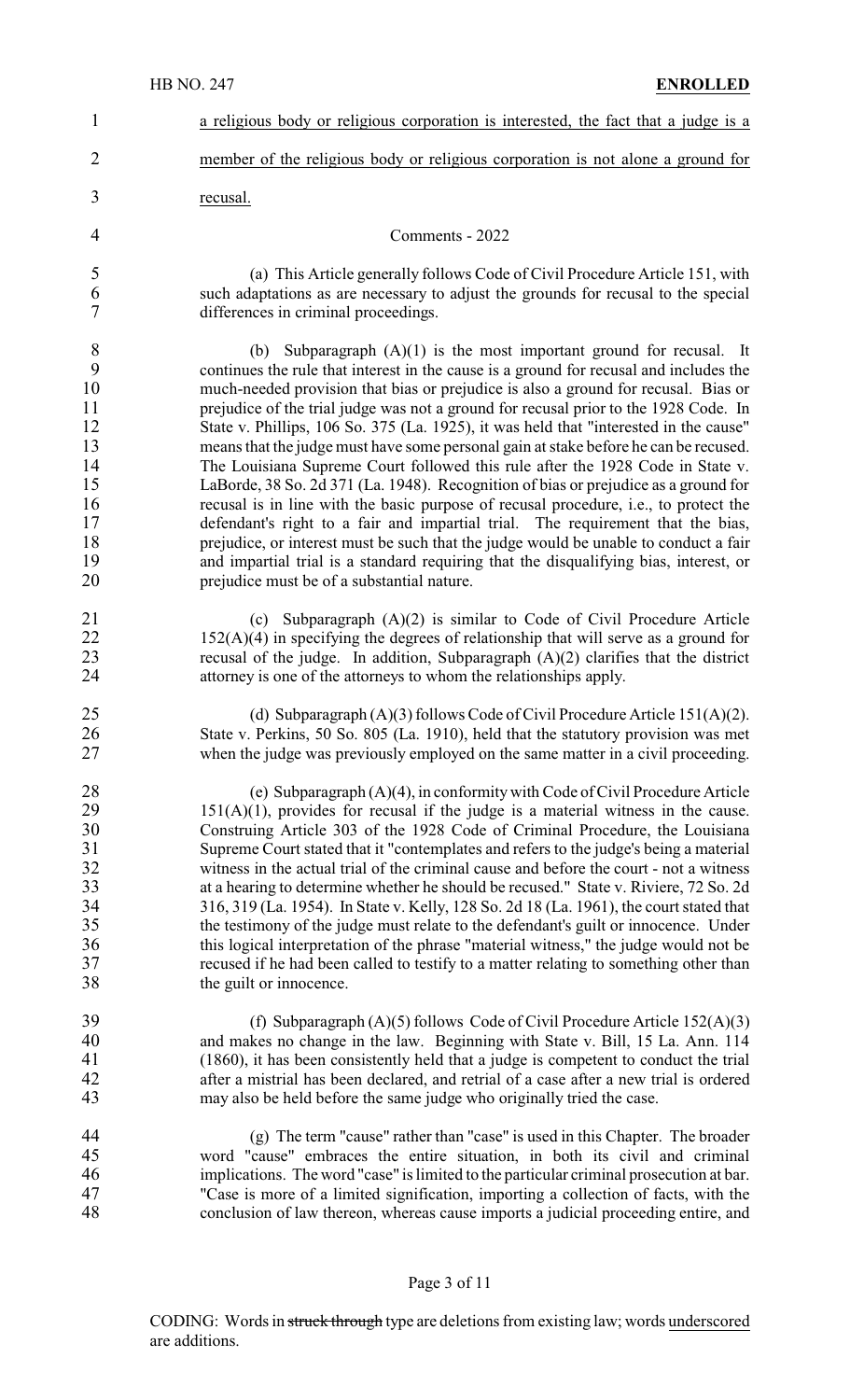1 is nearly synonymous with lis in Latin, or suit in English." Black's Law Dictionary 2 (11th ed. 2019).

3 (h) Subparagraph  $(A)(6)$  is a catchall provision to include circumstances that 4 clearly indicate that the judge would not be able to serve fairly and impartially, even 5 though none of the specified grounds for recusal exist.

 (i) A new Paragraph B has been added to provide an additional mandatory 7 ground for recusal when a substantial and objective basis exists that would<br>8 reasonably be expected to prevent the judge from conducting any aspect of the case 8 reasonably be expected to prevent the judge from conducting any aspect of the case<br>9 in a fair and impartial manner. This provision is intended to serve as a catch-all in a fair and impartial manner. This provision is intended to serve as a catch-all supplementing the mandatory grounds for recusal set forth in Paragraph A and to incorporate a clearer, more objective standard than the language of Canon 3C of the Code of Judicial Conduct, which provides that a judge should recuse himself when "the judge's impartiality might reasonably be questioned."

- 14 (j) Paragraph C, like Code of Civil Procedure Article 151(C), serves to 15 avoid frivolous claims that the judge is interested or prejudiced by reason of his residence, or his membership in a religious organization that may be interested in the residence, or his membership in a religious organization that may be interested in the 17 prosecution. It will be significant in connection with the remaining provisions of this 18 Article.
- 19 (k) The terms "court" and "judge" are broadly defined by Article 931 to 20 include the various courts with criminal jurisdiction, except mayors' courts and institute of the peace courts. justice of the peace courts.
- 22 Art. 672. Recusation Recusal on court's own motion; by supreme court
- 23 A. A judge may recuse himself in any cause in which a ground for recusal
- 24 exists, whether <u>or not</u> a motion for his recusation recusal has been filed by a party
- 25 or not, in any case in which a ground for recusation exists.

26 On the written application of a trial judge, the supreme court may recuse him

- 27 **for any reason that it considers sufficient.**
- 28 B. Prior to the cause being allotted to another judge, a judge who recuses
- 29 himself for any reason shall contemporaneously file in the record the order of recusal
- 30 and written reasons that provide the factual basis for recusal under Article 671. The
- 31 judge shall also provide a copy of the recusal and the written reasons therefor to the
- 32 judicial administrator of the supreme court.

#### 33 Comments - 2022

34 (a) Paragraph A of this Article conforms with the generally accepted view 35 that a judge may recuse himself only if there is a valid ground for recusal. State ex 36 rel. Jones v. Judge, 6 So. 22 (La. 1889). This provision is broad enough to allow a judge to recuse himself without a motion being filed. judge to recuse himself without a motion being filed.

 (b) Paragraph B of this Article is new and requires the judge to file written reasons containing the factual basis for the judge's self-recusal prior to the cause being allotted to another judge. This provision also requires the judge to provide a copy of both the recusal and the written reasons for the recusal to the judicial

#### Page 4 of 11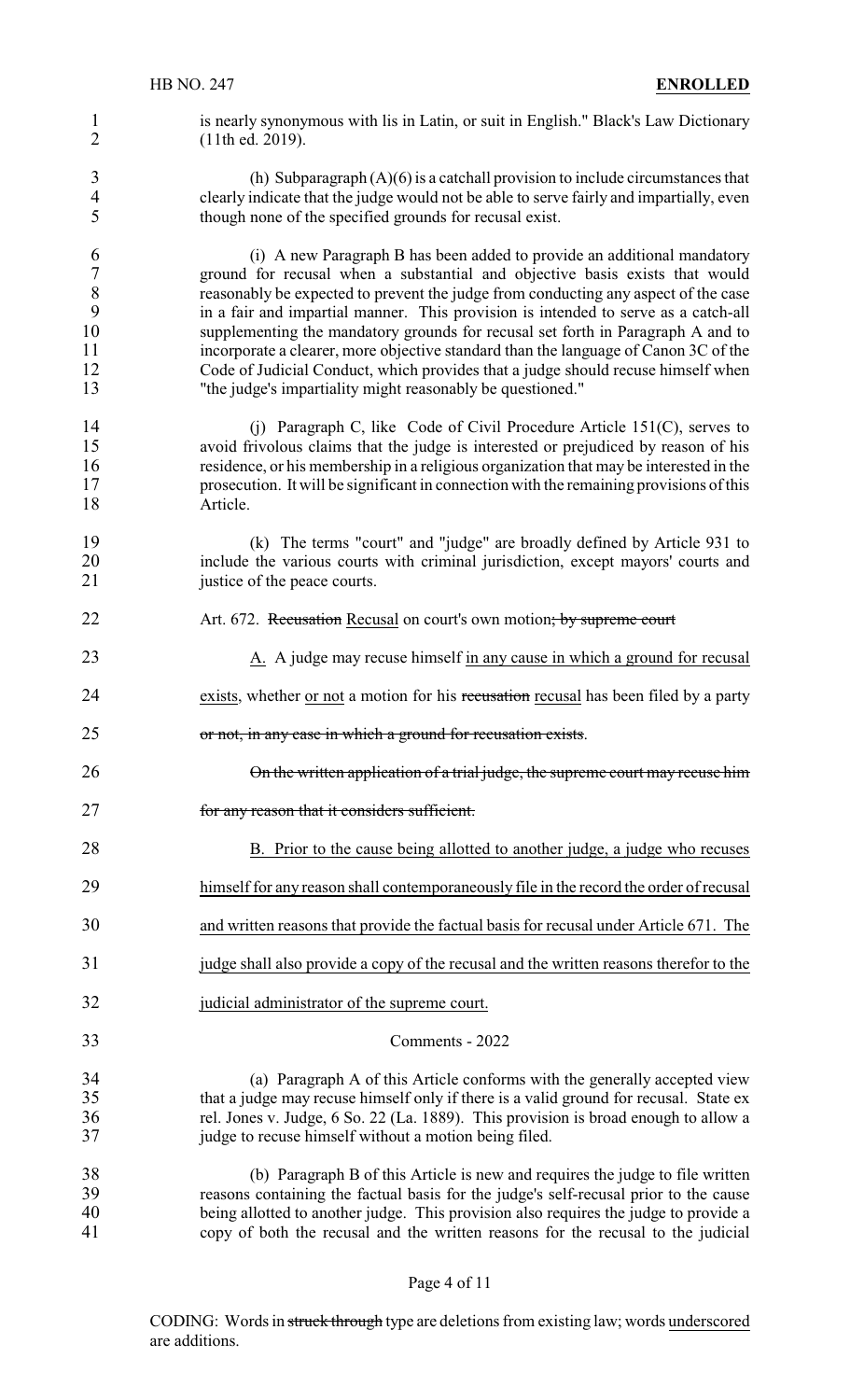1 administrator of the supreme court. This reporting requirement reflects the countervailing considerations of a judge's duty to sit and his obligation to recuse 2 countervailing considerations of a judge's duty to sit and his obligation to recuse<br>3 when a valid ground for recusal exists. A judge is "not at liberty, nor does he have 3 when a valid ground for recusal exists. A judge is "not at liberty, nor does he have<br>4 the right, to take himself out of a case and burden another judge with his 4 the right, to take himself out of a case and burden another judge with his responsibility without good and legal cause." In re Lemoine, 686 So. 2d 837 (La. 5 responsibility without good and legal cause." In re Lemoine, 686 So. 2d 837 (La. 6 1997). 7 (c) The factual basis for the judge's recusal must pertain to one of the grounds for recusal set forth in Article 671. The fact that a judicial complaint has grounds for recusal set forth in Article 671. The fact that a judicial complaint has 9 been filed against the judge by one of the parties, without more, is not sufficient to 10 constitute a ground for recusal. 11 Art. 673. Judge may act until recused 12 A judge has full power and authority to act, even though a ground for 13 recusation recusal exists, until he is recused, or a motion for his recusation recusal 14 is filed. The judge to whom the motion to recuse is assigned shall have full power 15 and authority to act in the cause pending the disposition of the motion to recuse. 16 Comments - 2022 17 This Article provides a judge who has been selected to hear a motion to 18 recuse with full power and authority to act in the cause, but such power and authority 19 is discretionary. This provision is not intended to require the judge selected to hear 20 the recusal to act on other matters in the cause. 21 Art. 674. Procedure for recusation recusal of trial judge 22 A. A party desiring to recuse a trial judge shall file a written motion therefor 23 assigning the ground for recusation recusal under Article 671. The motion shall be 24 filed not later than thirty days after discovery of the facts constituting the ground 25 upon which the motion is based, but in all cases at least thirty days prior to 26 commencement of the trial. unless the party discovers In the event that the facts 27 constituting the ground for recusation recusal occur thereafter, in which event it or 28 the party moving for recusal could not, in the exercise of due diligence, have 29 discovered such facts, the motion to recuse shall be filed immediately after the facts 30 occur or are discovered, but prior to verdict or judgment. 31 B. If a valid ground for recusation is set forth in the motion to recuse sets 32 forth facts constituting a ground for recusal under Article 671, not later than seven 33 days after the judge's receipt of the motion from the clerk of court, the judge shall 34 either recuse himself, or refer the motion for hearing to another judge or to  $\alpha$  an ad 35 hoc judge ad hoc, as provided in Article 675.

#### Page 5 of 11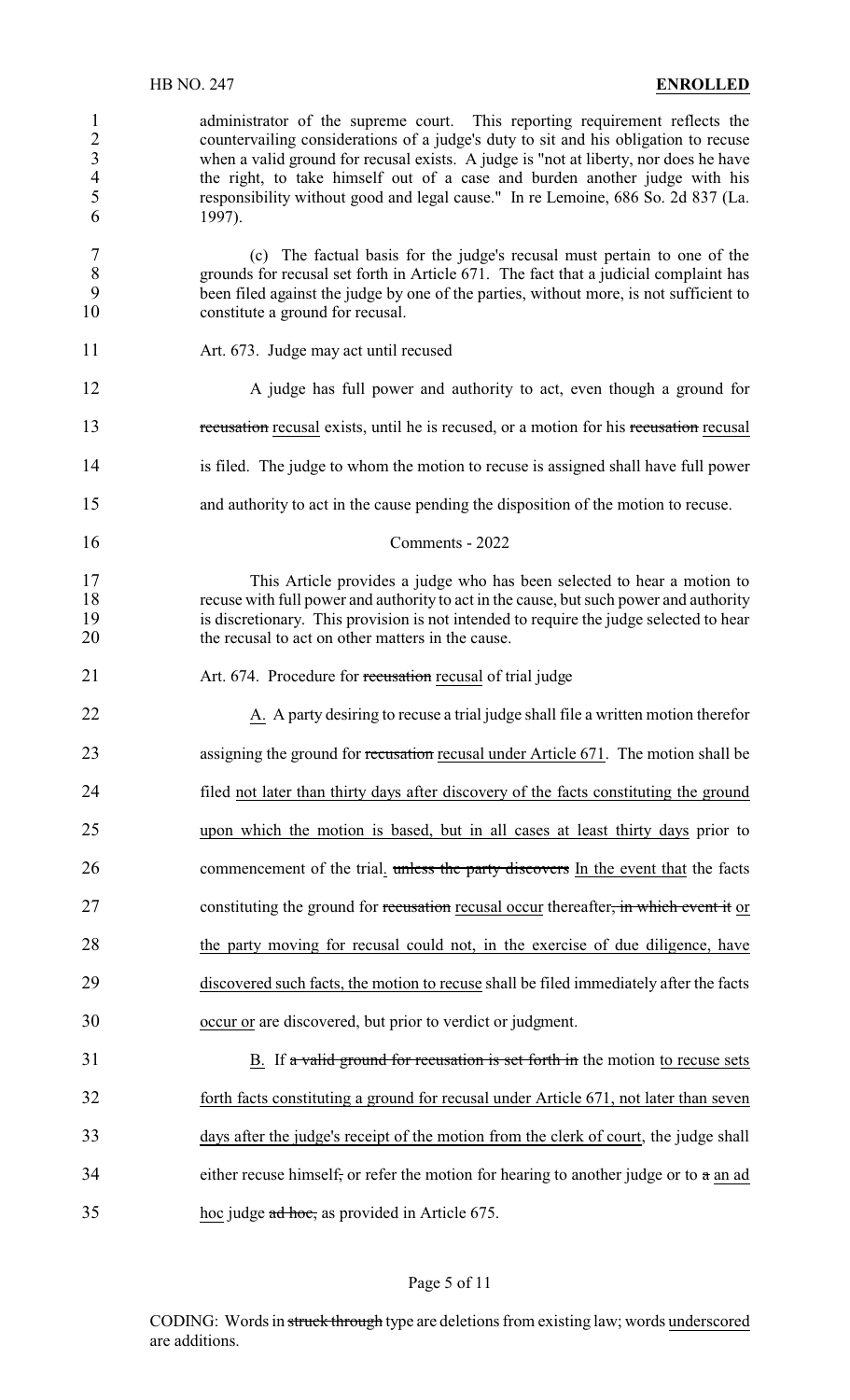| $\mathbf{1}$                                                   | C. If the motion to recuse is not timely filed in accordance with Paragraph                                                                                                                                                                                                                                                                                                                                                                                                                                                                                                                                                                                                                                                                                                                                                                                                                       |
|----------------------------------------------------------------|---------------------------------------------------------------------------------------------------------------------------------------------------------------------------------------------------------------------------------------------------------------------------------------------------------------------------------------------------------------------------------------------------------------------------------------------------------------------------------------------------------------------------------------------------------------------------------------------------------------------------------------------------------------------------------------------------------------------------------------------------------------------------------------------------------------------------------------------------------------------------------------------------|
| $\overline{2}$                                                 | A of this Article or fails to set forth facts constituting a ground for recusal under                                                                                                                                                                                                                                                                                                                                                                                                                                                                                                                                                                                                                                                                                                                                                                                                             |
| 3                                                              | Article 671, the judge may deny the motion without referring the motion to another                                                                                                                                                                                                                                                                                                                                                                                                                                                                                                                                                                                                                                                                                                                                                                                                                |
| 4                                                              | judge or to an ad hoc judge for hearing but shall provide written reasons for the                                                                                                                                                                                                                                                                                                                                                                                                                                                                                                                                                                                                                                                                                                                                                                                                                 |
| 5                                                              | denial.                                                                                                                                                                                                                                                                                                                                                                                                                                                                                                                                                                                                                                                                                                                                                                                                                                                                                           |
| 6                                                              | Comments - 2022                                                                                                                                                                                                                                                                                                                                                                                                                                                                                                                                                                                                                                                                                                                                                                                                                                                                                   |
| 7<br>8<br>9                                                    | (a) This Article follows Code of Civil Procedure Article 154 with such<br>changes as are necessary in criminal proceedings. A ground that is not urged timely<br>in conformity with this Article is waived.                                                                                                                                                                                                                                                                                                                                                                                                                                                                                                                                                                                                                                                                                       |
| 10<br>11<br>12<br>13<br>14<br>15<br>16<br>17<br>18<br>19<br>20 | (b) Paragraph A of this Article has been amended to require a motion to<br>recuse to be filed no later than thirty days after discovery of the facts constituting the<br>ground upon which the motion is based, but in all cases at least thirty days prior to<br>commencement of the trial. This time limitation has been imposed to prevent the<br>parties from delaying the proceedings by using a late-filed motion to recuse as a<br>manner of obtaining a continuance of the trial. This provision recognizes that in<br>some cases, the facts constituting the ground upon which the motion to recuse is<br>based occur after, or could not have been discovered before, thirty days prior to<br>commencement of trial. In cases that fall under this exception, Paragraph A provides<br>that the motion to recuse shall be filed immediately after such facts occur or are<br>discovered. |
| 21<br>22<br>23<br>24<br>25                                     | (c) Paragraph B of this Article requires a judge who is the subject of a valid<br>motion to recuse to either recuse himself or refer the motion to another judge for<br>hearing. A new time limitation has been added to require such action to be taken by<br>the judge within seven days after the judge receives the motion to recuse from the<br>clerk of court.                                                                                                                                                                                                                                                                                                                                                                                                                                                                                                                              |
| 26<br>27<br>28<br>29                                           | (d) When the judge is recused after the trial is commenced, it is necessary<br>to declare a mistrial and completely retry the case before the new judge. This<br>situation is covered by the ground for a mistrial stated in Article 775(5), i.e., physical<br>impossibility to proceed with the trial in conformity with law.                                                                                                                                                                                                                                                                                                                                                                                                                                                                                                                                                                    |
| 30<br>31<br>32<br>33<br>34<br>35<br>36                         | (e) If the motion to recuse is not timely filed or fails to set forth facts<br>constituting a ground for recusal, Paragraph C of this Article permits the judge who<br>is the subject of the motion to deny it without referring it to another judge or to an<br>ad hoc judge for hearing, but the judge must give written reasons for the denial. If<br>a party disagrees with the judge's denial of the motion to recuse pursuant to<br>Paragraph C, the party may apply for a supervisory writ or emergency supervisory<br>writ seeking review of the judge's decision.                                                                                                                                                                                                                                                                                                                        |
| 37                                                             | Art. 675. Selection of ad hoc judge ad hoc to try motion to recuse                                                                                                                                                                                                                                                                                                                                                                                                                                                                                                                                                                                                                                                                                                                                                                                                                                |
| 38                                                             | A. In a court having two judges, the judge who is sought to be recused shall                                                                                                                                                                                                                                                                                                                                                                                                                                                                                                                                                                                                                                                                                                                                                                                                                      |
| 39                                                             | refer the motion to recuse to the other judge of that court.                                                                                                                                                                                                                                                                                                                                                                                                                                                                                                                                                                                                                                                                                                                                                                                                                                      |
| 40                                                             | B. In a court having more than two judges, the motion to recuse shall be                                                                                                                                                                                                                                                                                                                                                                                                                                                                                                                                                                                                                                                                                                                                                                                                                          |
| 41                                                             | referred to another judge of the court through a random process as provided by the                                                                                                                                                                                                                                                                                                                                                                                                                                                                                                                                                                                                                                                                                                                                                                                                                |
| 42                                                             | rules of court.                                                                                                                                                                                                                                                                                                                                                                                                                                                                                                                                                                                                                                                                                                                                                                                                                                                                                   |

# Page 6 of 11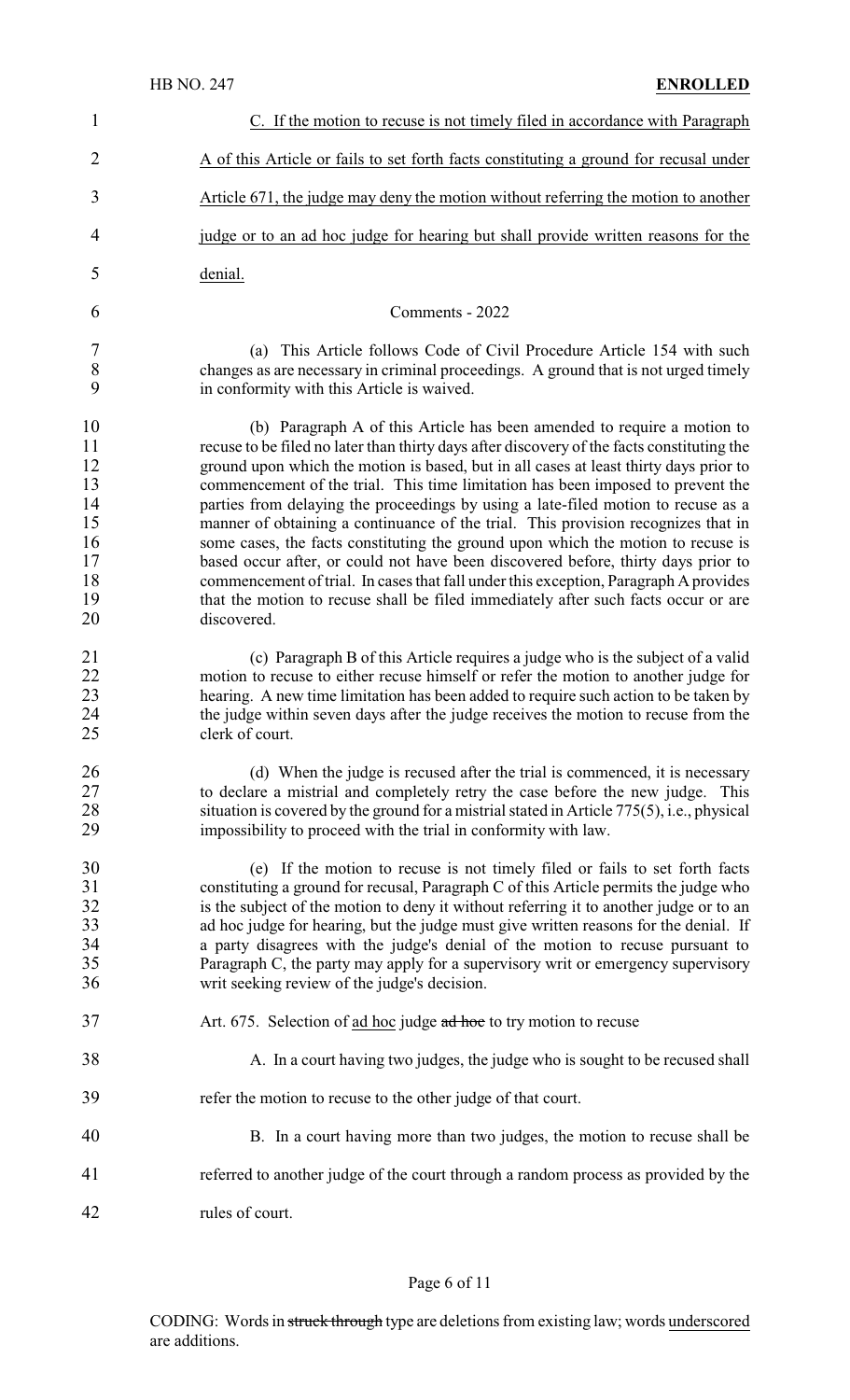## HB NO. 247 **ENROLLED**

| 1              | C. When the ground assigned for the recusation of the judge of a district                                                                                                                                                              |
|----------------|----------------------------------------------------------------------------------------------------------------------------------------------------------------------------------------------------------------------------------------|
| $\overline{2}$ | court having one judge is that he is biased, prejudiced, or personally interested in the                                                                                                                                               |
| 3              | cause, the judge shall appoint a district judge of an adjoining district to try the                                                                                                                                                    |
| 4              | motion to recuse. When any other ground is assigned for the recusation of such a                                                                                                                                                       |
| 5              | district judge, he may appoint either a district judge of an adjoining district or a                                                                                                                                                   |
| 6              | lawyer domiciled in the judicial district who has the qualifications of a district judge                                                                                                                                               |
| 7              | to try the motion to recuse. In a city court, a separate juvenile court, or a family                                                                                                                                                   |
| 8              | court, when the court has a single judge, the judge shall refer the motion to recuse                                                                                                                                                   |
| 9              | to a district judge of his district. In a court having only one judge, the judge shall                                                                                                                                                 |
| 10             | make a written request to the supreme court for the appointment of an ad hoc judge                                                                                                                                                     |
| 11             | to try the motion to recuse.                                                                                                                                                                                                           |
| 12             | D. The order of the court appointing $a$ an ad hoc judge $ad$ hoc shall be                                                                                                                                                             |
| 13             | entered on the minutes of the court, and the clerk of court shall forward a certified                                                                                                                                                  |
| 14             | copy of the order to the appointed ad hoc judge ad hoc. The motion to recuse shall                                                                                                                                                     |
| 15             | be tried promptly in a contradictory hearing in the court in which the case cause is                                                                                                                                                   |
| 16             | pending.                                                                                                                                                                                                                               |
| 17             | Comments - 2022                                                                                                                                                                                                                        |
| 18<br>19<br>20 | This Article is similar to the corresponding provisions of Code of Civil<br>Procedure Articles 155 (applicable to district courts) and 4863 (applicable to city<br>courts) with such changes as are necessary in criminal proceedings. |
| 21             | Art. 676. Judge ad hoc Ad hoc judge to try case cause when judge recused                                                                                                                                                               |
| 22             | A. When a district court judge, or a judge of a separate juvenile court or of                                                                                                                                                          |
| 23             | a family court, recuses himself, a judge ad hoc shall be assigned to try the case in the                                                                                                                                               |
| 24             | manner provided by Article 675 for the appointment of a judge ad hoc to try a                                                                                                                                                          |
| 25             | motion to recuse. When a city court judge of a court having a single judge recuses                                                                                                                                                     |
| 26             | himself, he shall appoint to try the case either a city court judge from an adjoining                                                                                                                                                  |
| 27             | parish or a lawyer who is domiciled in the parish and has the qualifications of a city                                                                                                                                                 |
| 28             | court judge.                                                                                                                                                                                                                           |
| 29             | B. When a district court judge or a judge of a separate juvenile court or of                                                                                                                                                           |
| 30             | a family court When a judge of a court having more than two judges recuses himself                                                                                                                                                     |
| 31             | or is recused after a trial of the motion, the matter shall be randomly reassigned to                                                                                                                                                  |
|                |                                                                                                                                                                                                                                        |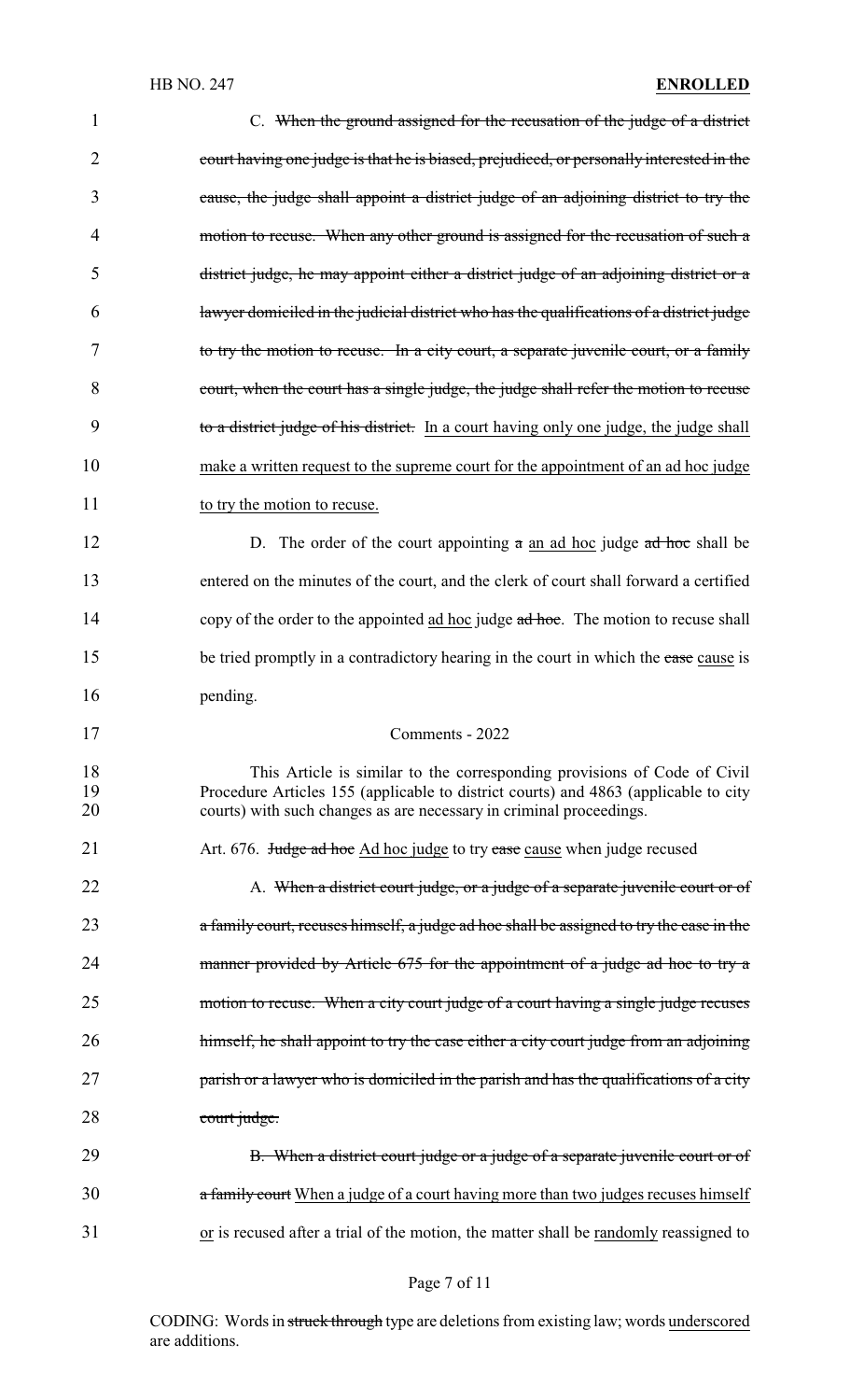| 1                    | another judge for trial of the case cause in accordance with the procedures contained                                                                                                                                                                                                        |
|----------------------|----------------------------------------------------------------------------------------------------------------------------------------------------------------------------------------------------------------------------------------------------------------------------------------------|
| 2                    | in Code of Criminal Procedure Article 675.                                                                                                                                                                                                                                                   |
| 3                    | B. When a judge of a court having two judges recuses himself or is recused                                                                                                                                                                                                                   |
| $\overline{4}$       | after a trial of the motion, the cause shall be tried by the other judge of that court.                                                                                                                                                                                                      |
| 5                    | $C$ . When $\alpha$ city court the judge of a court having $\alpha$ single only one judge                                                                                                                                                                                                    |
| 6                    | recuses himself or is recused after a trial on of the motion, the supreme court shall                                                                                                                                                                                                        |
| 7                    | appoint an ad hoc judge ad hoc who tried the motion to recuse shall appoint to try the                                                                                                                                                                                                       |
| 8                    | case cause either a city court judge from an adjoining parish or a lawyer who is                                                                                                                                                                                                             |
| 9                    | domiciled in the parish and has the qualifications of a city court judge.                                                                                                                                                                                                                    |
| 10                   | C. When a city court has two judges, if a judge recuses himself or is recused,                                                                                                                                                                                                               |
| 11                   | the case shall be tried by the other judge of that court.                                                                                                                                                                                                                                    |
| 12                   | D. When a city court has more than two judges, if a judge recuses himself                                                                                                                                                                                                                    |
| 13                   | or is recused, the case shall be tried by another judge of that court through a random                                                                                                                                                                                                       |
| 14                   | reassignment process.                                                                                                                                                                                                                                                                        |
| 15                   | E.D. The ad hoc judge ad hoc has the same power and authority to dispose                                                                                                                                                                                                                     |
| 16                   | of the case cause as the recused judge would have.                                                                                                                                                                                                                                           |
| 17                   | Comments - 2022                                                                                                                                                                                                                                                                              |
| 18<br>19<br>20<br>21 | The provisions of this Article are similar to Code of Civil Procedure Articles<br>156 and 4864. If a judge is recused, the cause will be allotted to another judge in the<br>same court. In courts with only one judge, the supreme court will appoint an ad hoc<br>judge to hear the cause. |
| 22                   | ∗<br>∗<br>∗                                                                                                                                                                                                                                                                                  |
| 23                   | Art. 678. Recusation of judge Recusal of ad hoc judge                                                                                                                                                                                                                                        |
| 24                   | A judge An ad hoc judge appointed to try a motion to recuse a judge, or                                                                                                                                                                                                                      |
| 25                   | appointed to try the case cause, may be recused on the grounds and in the manner                                                                                                                                                                                                             |
| 26                   | provided in this Chapter for the recurrection recursal of judges.                                                                                                                                                                                                                            |
| 27                   | Comments - 2022                                                                                                                                                                                                                                                                              |
| 28                   | This Article is taken verbatim from Code of Civil Procedure Article 159.                                                                                                                                                                                                                     |
| 29                   | Art. 679. Recusation Recusal of an appellate judge and a supreme court justice                                                                                                                                                                                                               |
| 30                   | A. A party desiring to recuse a judge of a court of appeal shall file a written                                                                                                                                                                                                              |
| 31                   | motion therefor assigning the ground for recusal under Article 671. When a written                                                                                                                                                                                                           |

# Page 8 of 11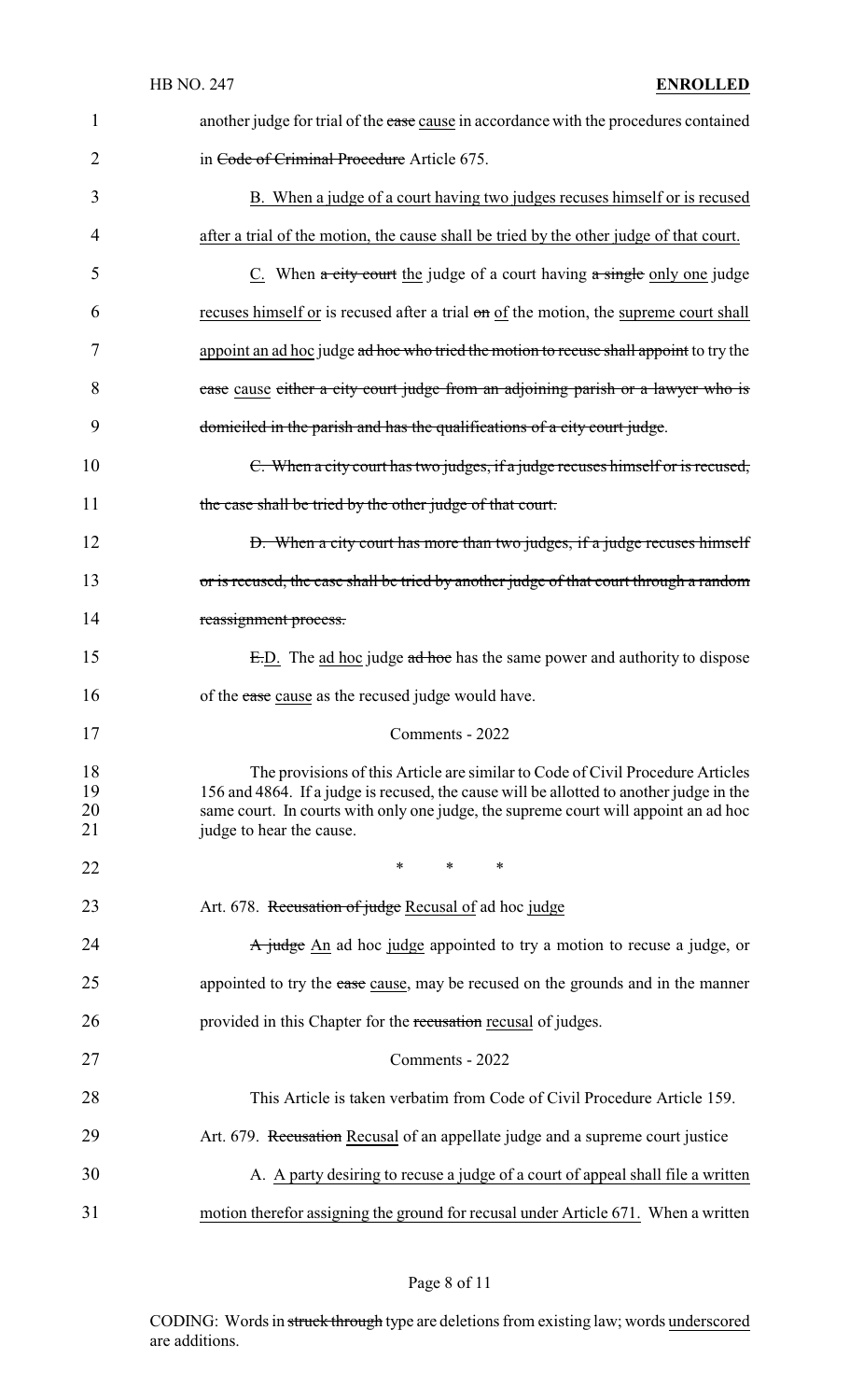| $\mathbf{1}$               | motion is filed to recuse a judge of a court of appeal, he the judge may recuse                                                                               |
|----------------------------|---------------------------------------------------------------------------------------------------------------------------------------------------------------|
| 2                          | himself or the motion shall be heard by the other judges on the panel to which the                                                                            |
| 3                          | cause is assigned, or by all judges of the court, except the judge sought to be recused,                                                                      |
| 4                          | sitting en banc.                                                                                                                                              |
| 5                          | B. When a judge of a court of appeal recuses himself or is recused, the court                                                                                 |
| 6                          | shall appoint randomly allot another of its judges to act for the recused judge in the                                                                        |
| 7                          | hearing and disposition of the case cause.                                                                                                                    |
| 8                          | C. If the motion to recuse fails to set forth facts constituting a ground for                                                                                 |
| 9                          | recusal under Article 671, the judge may deny the motion without a hearing but shall                                                                          |
| 10                         | provide written reasons for the denial.                                                                                                                       |
| 11                         | D. A party desiring to recuse a justice of the supreme court shall file a                                                                                     |
| 12                         | written motion therefore assigning the ground for recusal under Article 671. When                                                                             |
| 13                         | a written motion is filed to recuse a justice of the supreme court, he the justice may                                                                        |
| 14                         |                                                                                                                                                               |
|                            | recuse himself or the motion shall be heard by the other justices of the court.                                                                               |
| 15                         | <b>D.E.</b> When a justice of the supreme court recuses himself, or is recused, the                                                                           |
| 16                         | court may have the case cause argued before and disposed of by the other justices or                                                                          |
| 17                         | appoint a sitting or retired judge of a district court or of a court of appeal having the                                                                     |
| 18                         | qualifications of a justice of the supreme court to sit as a member of the court in the                                                                       |
| 19                         | hearing and disposition of the case cause.                                                                                                                    |
| 20                         | Comments - 2022                                                                                                                                               |
|                            | (a) Neither this Article nor its source provision states the time when the                                                                                    |
| 21<br>22<br>23<br>24<br>25 | motion to recuse a judge of a court of appeal or a justice of the supreme court must                                                                          |
|                            | be filed. However, it is certain that the motion must be filed before the court has                                                                           |
|                            | rendered its decision. State v. Jefferson Parish School Board, 19 So. 2d 153 (La.                                                                             |
|                            | 1943). The general limitation of Article 674, that the motion for recusal shall be                                                                            |
| 26<br>27                   | filed "at least thirty days prior to commencement of the trial," does not apply to this                                                                       |
|                            | special situation. A ground for recusal of a judge of a court of appeal or a supreme                                                                          |
| 28                         | court justice will sometimes become apparent, for the first time, during the hearing                                                                          |
| 29                         | before that court.                                                                                                                                            |
| 30                         |                                                                                                                                                               |
| 31                         | (b) This Article includes language from Code of Civil Procedure Article 158<br>that provides a specific procedure for the resolution of a motion to recuse an |
| 32                         | appellate judge.                                                                                                                                              |
|                            |                                                                                                                                                               |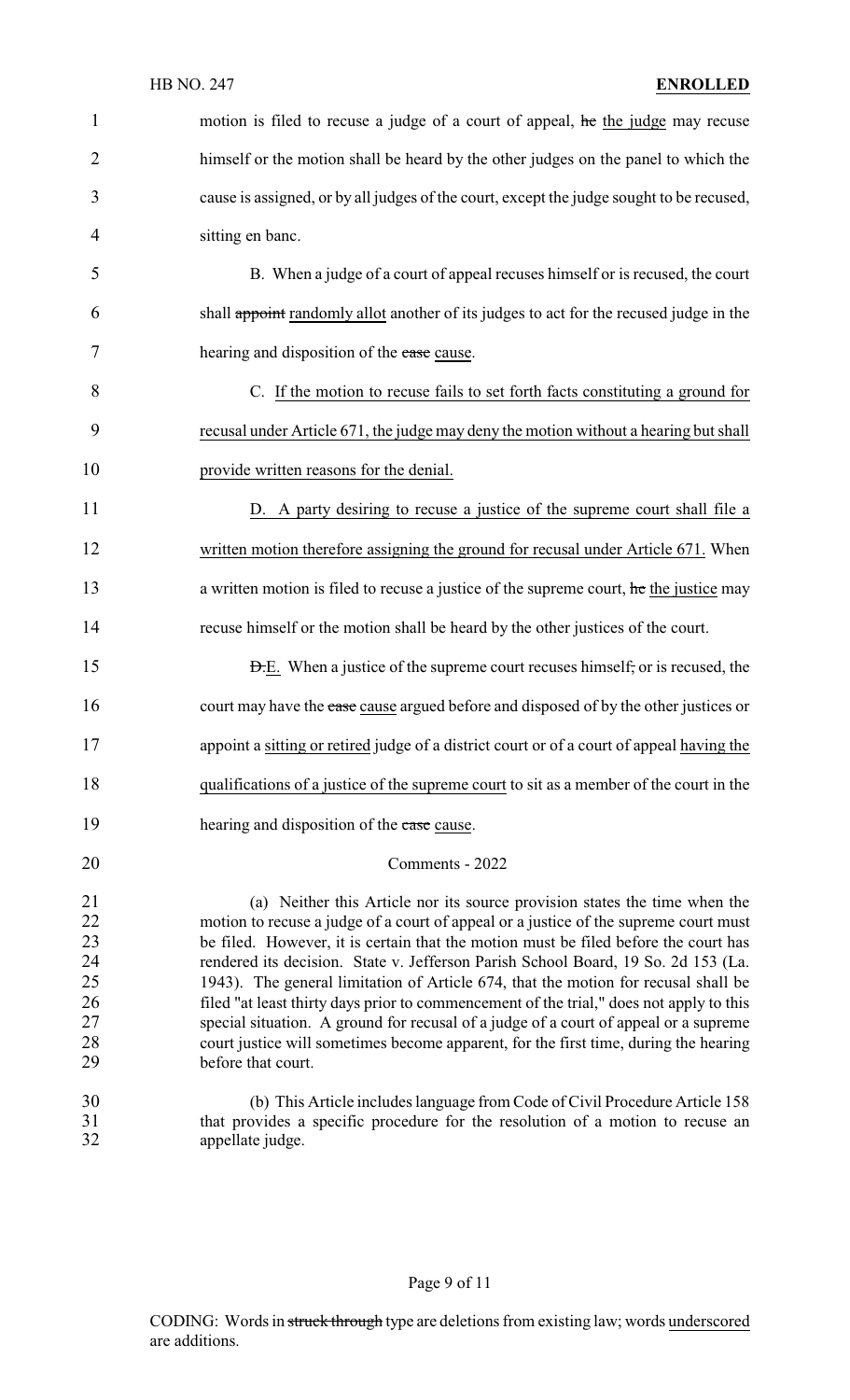| $\mathbf{1}$<br>$\frac{2}{3}$<br>$\overline{4}$ | (c) Paragraph C of this Article is similar to Article 674 in that it allows a<br>judge of a court of appeal to deny a motion to recuse that fails to set forth facts<br>constituting a ground for recusal without a hearing, but the judge must give written<br>reasons for the denial.                                                                                                                                                                                                                                                                                                                      |
|-------------------------------------------------|--------------------------------------------------------------------------------------------------------------------------------------------------------------------------------------------------------------------------------------------------------------------------------------------------------------------------------------------------------------------------------------------------------------------------------------------------------------------------------------------------------------------------------------------------------------------------------------------------------------|
| 5                                               | $*$ $*$<br>$\ast$<br>∗                                                                                                                                                                                                                                                                                                                                                                                                                                                                                                                                                                                       |
| 6                                               | CHAPTER 3. REVIEW OF RECUSATION RECUSAL RULING                                                                                                                                                                                                                                                                                                                                                                                                                                                                                                                                                               |
| 7                                               | Art. 684. Review of recusation recusal ruling                                                                                                                                                                                                                                                                                                                                                                                                                                                                                                                                                                |
| 8                                               | A. If a judge or a district attorney is recused over the objection of the state,                                                                                                                                                                                                                                                                                                                                                                                                                                                                                                                             |
| 9                                               | or if an application by the state for recusation of a judge is denied, the state may                                                                                                                                                                                                                                                                                                                                                                                                                                                                                                                         |
| 10                                              | apply for a review of the ruling by supervisory writs. The defendant may not appeal                                                                                                                                                                                                                                                                                                                                                                                                                                                                                                                          |
| 11                                              | prior to sentence from a ruling recusing or refusing to recuse the judge or the district                                                                                                                                                                                                                                                                                                                                                                                                                                                                                                                     |
| 12                                              | attorney.                                                                                                                                                                                                                                                                                                                                                                                                                                                                                                                                                                                                    |
| 13                                              | B. If a judge is recused over the objection of the state or the defendant, or if                                                                                                                                                                                                                                                                                                                                                                                                                                                                                                                             |
| 14                                              | a motion by the state or the defendant to recuse a judge is denied, the party's                                                                                                                                                                                                                                                                                                                                                                                                                                                                                                                              |
| 15                                              | exclusive remedy is to apply for a review of the ruling by supervisory writs. A                                                                                                                                                                                                                                                                                                                                                                                                                                                                                                                              |
| 16                                              | ruling recusing or refusing to recuse the judge shall not be considered on appeal.                                                                                                                                                                                                                                                                                                                                                                                                                                                                                                                           |
| 17                                              | C. Upon ruling on a motion to recuse a judge, the judge shall advise the                                                                                                                                                                                                                                                                                                                                                                                                                                                                                                                                     |
| 18                                              | defendant in open court or in writing that the ruling may be reviewed only by a                                                                                                                                                                                                                                                                                                                                                                                                                                                                                                                              |
| 19                                              | timely filed supervisory writ to the appellate court and shall not be raised on appeal.                                                                                                                                                                                                                                                                                                                                                                                                                                                                                                                      |
| 20                                              | Comments - 2022                                                                                                                                                                                                                                                                                                                                                                                                                                                                                                                                                                                              |
| 21<br>22<br>23                                  | Under Paragraph A of this Article, the manner in which rulings<br>(a)<br>concerning recusals of district attorneys are reviewed remains the same and has not<br>been changed.                                                                                                                                                                                                                                                                                                                                                                                                                                |
| 24<br>25<br>26<br>27<br>28                      | (b) Paragraph B of this Article provides that if either party seeks to challenge<br>a ruling concerning the recusal of a judge, the party must do so in the form of a<br>timely filed supervisory writ. This is the party's exclusive remedy. This revision is<br>intended to ensure that rulings concerning the recusal of a judge are reviewed prior<br>to the trial on the merits.                                                                                                                                                                                                                        |
| 29<br>30<br>31<br>32<br>33<br>34<br>35          | (c) Because Paragraph B of this Article creates an exception to a defendant's<br>constitutional right to an appeal, Paragraph C requires the judge to advise the<br>defendant that the recusal ruling may be reviewed only by a timely filed supervisory<br>writ and cannot be raised on appeal. This notice must be given in open court or in<br>writing, and the form of the notice will likely depend upon the manner in which the<br>recusal ruling is made. The failure of the judge to provide the required notice to the<br>defendant may give rise to the issue of recusal being reviewed on appeal. |
| 36                                              | Section 2. Code of Criminal Procedure Article 677 is hereby repealed in its entirety.                                                                                                                                                                                                                                                                                                                                                                                                                                                                                                                        |